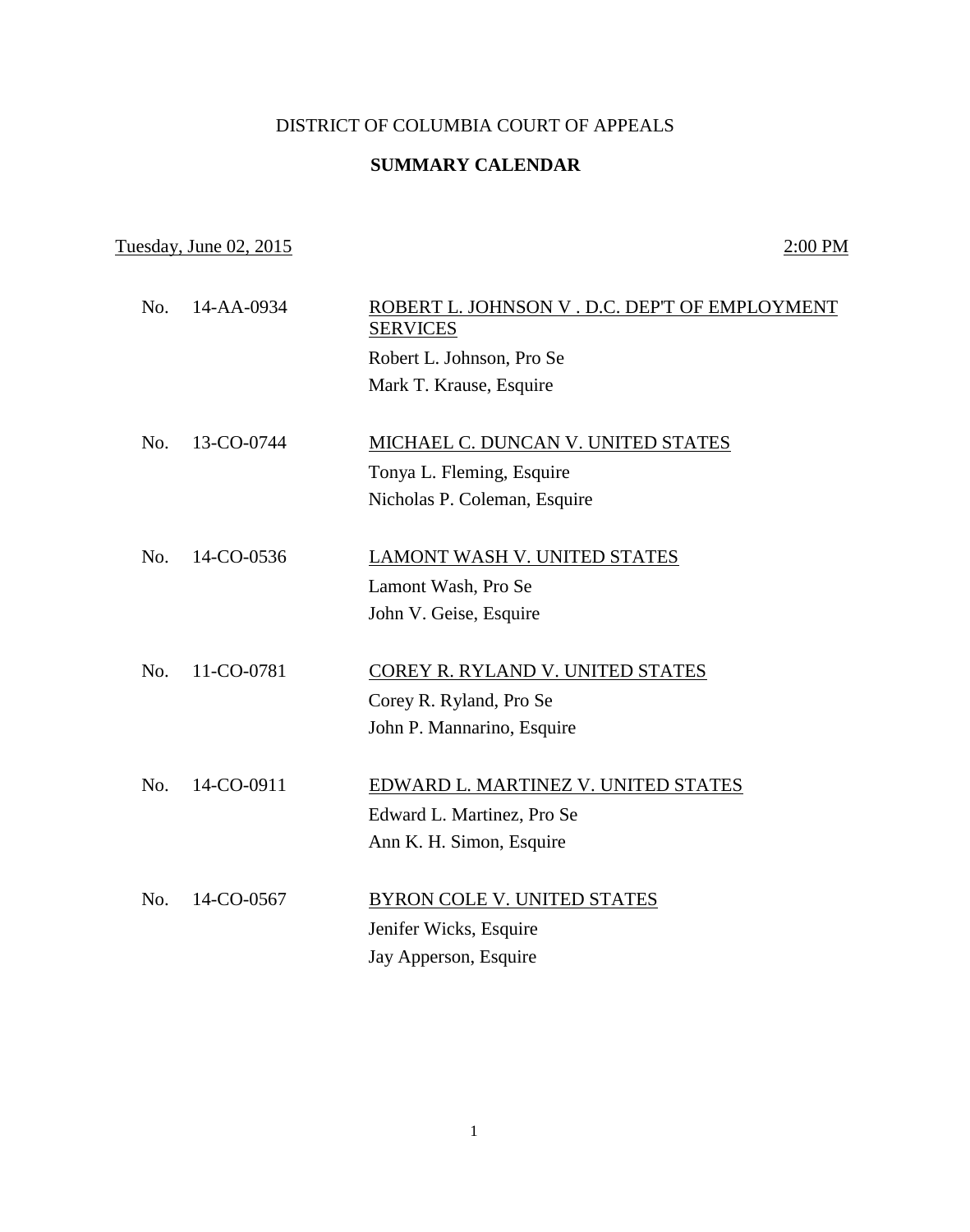| No. | 13-PR-1510 | IN RE: ESTATE OF MARY TURNER; GERALD TURNER,<br><b>APPELLANT</b> |
|-----|------------|------------------------------------------------------------------|
| No. | 14-PR-0476 | IN RE: ESTATE OF MARY TURNER; GLORIA TURNER,<br><b>APPELLANT</b> |
| No. | 14-PR-0504 | IN RE: ESTATE OF MARY TURNER; GERALD TURNER,<br><b>APPELLANT</b> |
|     |            | Carlyle C. Ring, Jr., Esquire                                    |
|     |            | Brenda C. Wagner, Esquire                                        |
|     |            | C. Hope Brown, Esquire                                           |
|     |            | James A. Sullivan, Esquire                                       |
| No. | 14-AA-0003 | LMW, LLC V. DC ALCOHOLIC BEVERAGE CONTROL<br><b>BOARD</b>        |
|     |            | Matthew August Lefande, Esquire                                  |
|     |            | Stacy L. Anderson, Esquire                                       |
|     |            |                                                                  |
| No. | 13-CT-1323 | DANIEL LEON LINDSEY, JR. V. DISTRICT OF<br><b>COLUMBIA</b>       |
|     |            | Brian R. Bregman, Esquire                                        |
|     |            | John J. Woykovsky, Esquire                                       |
| No. | 13-CF-0808 | TAIJUIAN HENSON V. UNITED STATES                                 |
|     |            | Jessica Brand, Esquire                                           |
|     |            | Anne Y. Park, Esquire                                            |
| No. | 13-CM-0824 | ALICIA JOHNSON V. UNITED STATES                                  |
| No. | 13-CM-0828 | HASHIMI NAHEED V. UNITED STATES                                  |
|     |            | Megan Allburn, Esquire                                           |
|     |            | Marc L. Resnick, Esquire                                         |
|     |            | Vanessa Goodwin, Esquire                                         |
| No. | 14-CM-0226 | <b>KENNETH GUDGER V UNITED STATES</b>                            |
|     |            | William T. Morrison, Esquire                                     |
|     |            | Ann K. H. Simon, Esquire                                         |

2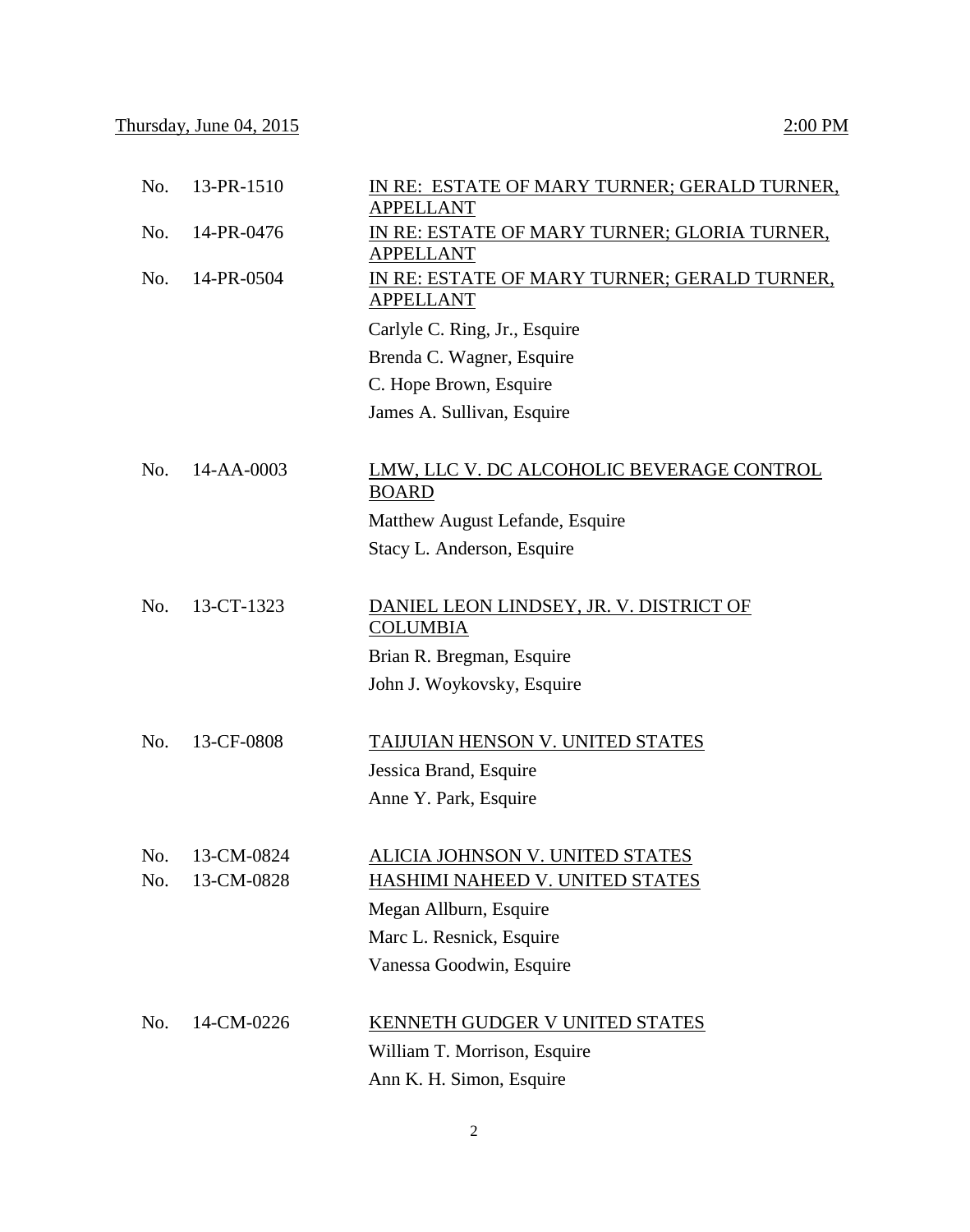| No. | 14-CV-0550            | ROBERT H. DESELMS V. GREGORY R. NUGENT, ET AL |  |
|-----|-----------------------|-----------------------------------------------|--|
|     |                       | Robert H. Deselms, Pro Se                     |  |
|     |                       | Borislav Kushnir, Esquire                     |  |
|     |                       | Jack L. Wuerker, Esquire                      |  |
|     |                       |                                               |  |
| No. | 14-CM-0217            | SHARMALITTA L. RILEY V. UNITED STATES         |  |
|     |                       | Thomas Paynter, Esquire                       |  |
|     |                       | Vanessa Goodwin, Esquire                      |  |
|     |                       |                                               |  |
| No. | 14-AA-0275            | MARIE A. MANSARAY V. GRANT PARK SNF LLC       |  |
|     |                       | Marie A. Mansaray, Pro Se                     |  |
|     |                       |                                               |  |
| No. | 14-CM-0586            | CEDRIC D. RICHARDSON V. UNITED STATES         |  |
|     |                       | Lisa Schopler Resnikoff, Esquire              |  |
|     |                       | Christopher R, Howland, Esquire               |  |
|     |                       |                                               |  |
| No. | 14-CM-0530            | LAWRENCE C. OSBORNE V. UNITED STATES          |  |
|     |                       | Howard Margulies, Esquire                     |  |
|     |                       | Seth M. Gilmore, Esquire                      |  |
|     |                       |                                               |  |
| No. | 14-CF-0330            | TEWODROS W. HAILEGIORGIS V. UNITED STATES     |  |
|     |                       | Nancy E. Allen, Esquire                       |  |
|     |                       | Lauren R. Bates, Esquire                      |  |
|     |                       |                                               |  |
|     | Friday, June 12, 2015 | 10:00 AM                                      |  |
|     |                       | <b>SPECIAL SITTING - SUMMARY</b>              |  |
| No. | 12-CF-1307            | LEON TRUESDALE, JR. V. UNITED STATES          |  |
|     |                       | Gregory G. Marshall, Esquire                  |  |

Peter S. Smith, Esquire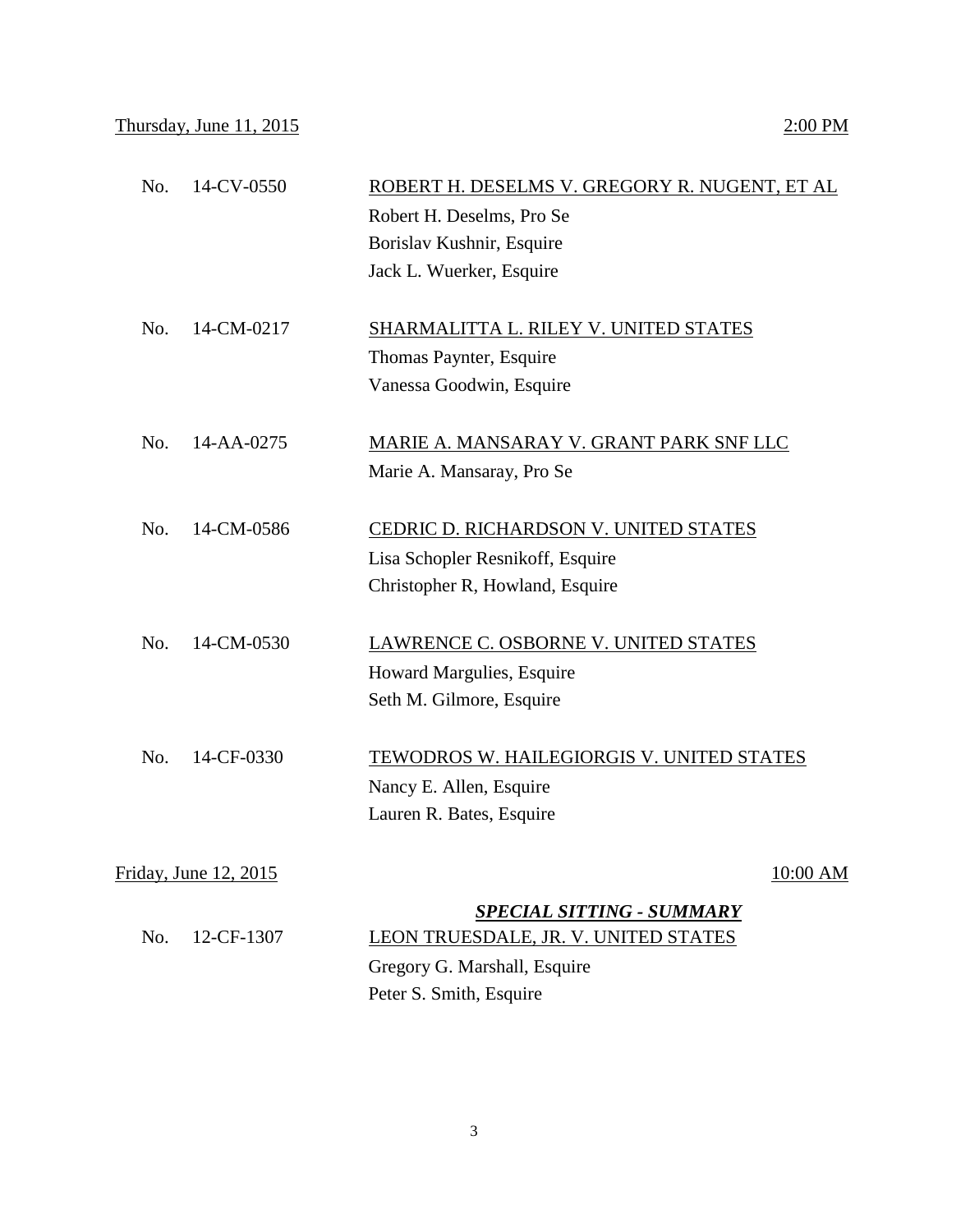| 14-CV-0793<br>No.       | EVELYN FARMER-CELEY V. STATE FARM INSURANCE<br>COMPANY, ET AL.         |
|-------------------------|------------------------------------------------------------------------|
|                         | Craig D. Miller, Esquire                                               |
|                         | O'Neil S. King, Esquire                                                |
|                         |                                                                        |
| 14-CV-0345<br>No.       | WILLIAM QUEZADA V. MANNA, INC.                                         |
|                         | William Quezada, Pro Se                                                |
|                         | Carol S. Blumenthal, Esquire                                           |
| 14-CV-1095<br>No.       | WILLIAM GARCIA, MD V. AA ROOFING COMPANY,<br>LLC, ET AL                |
|                         | Carlos M. Recio, Esquire                                               |
|                         | Shawn C. Whittaker, Esquire                                            |
|                         |                                                                        |
| No.<br>14-CO-0955       | SINATRA V. SUTTON V. UNITED STATES                                     |
|                         | Richard S. Stolker, Esquire                                            |
|                         | Edward G. Burley, Esquire                                              |
| 13-CF-1271<br>No.       | <b>MARIO TRYELL MAYE V UNITED STATES</b>                               |
|                         | Dennis M. Hart, Esquire                                                |
|                         | Seth M. Gilmore, Esquire                                               |
| 14-CF-0616<br>No.       | TOUSSAINT KIRKLAND V. UNITED STATES                                    |
|                         |                                                                        |
|                         | William L. Welch, III, Esquire<br>Christopher R, Howland, Esquire      |
|                         |                                                                        |
| Thursday, June 18, 2015 | 2:00 PM                                                                |
| 14-AA-0681<br>No.       | LIBRARY OF CONGRESS FCU V. D.C. DEP'T OF<br><b>EMPLOYMENT SERVICES</b> |
|                         | Christopher R. Costabile, Esquire                                      |
|                         | David M. Snyder, Esquire                                               |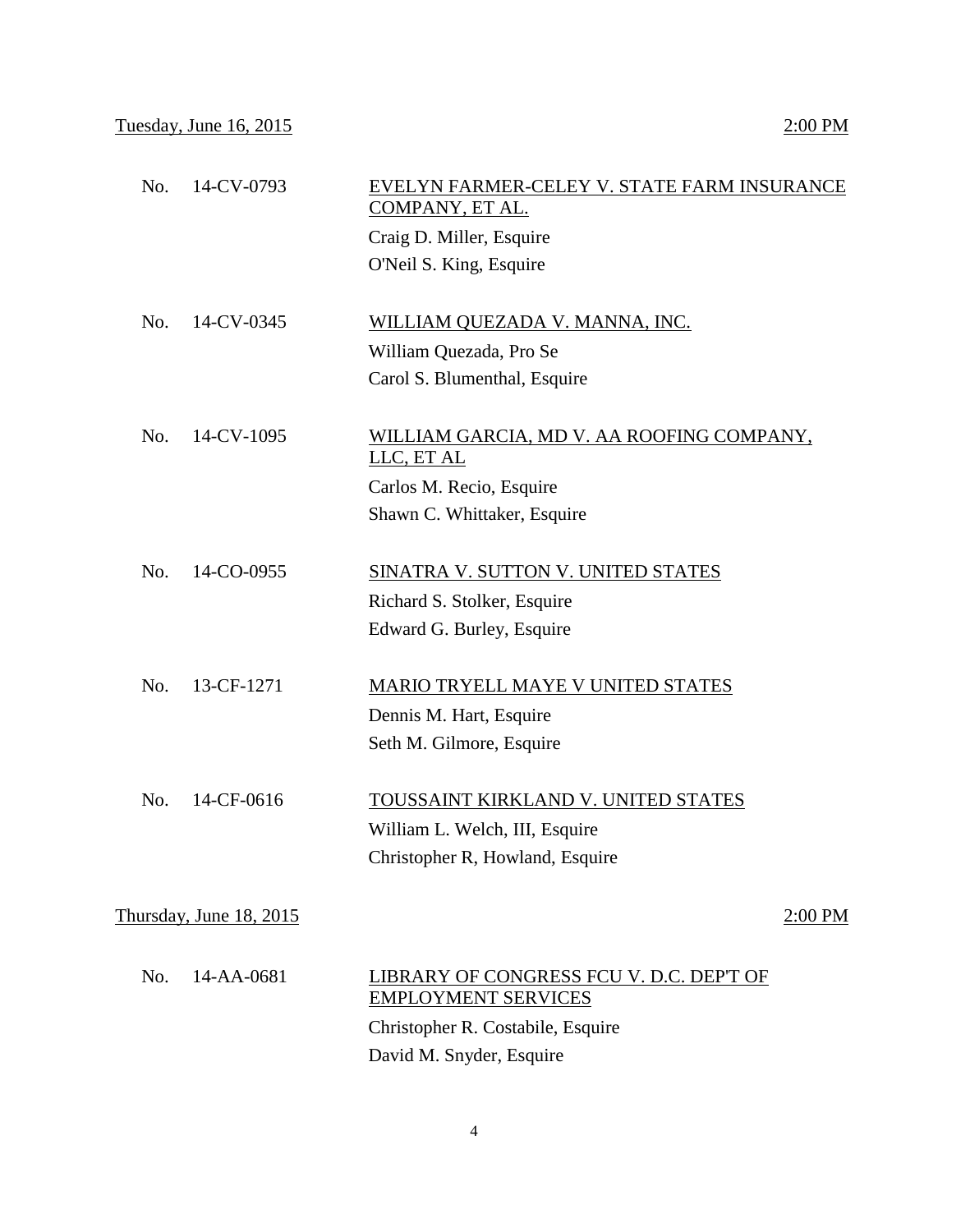| No. | 13-CF-1492             | DAVID T. KEY V. UNITED STATES                                  |         |
|-----|------------------------|----------------------------------------------------------------|---------|
|     |                        | Sicilia C. Englert, Esquire                                    |         |
|     |                        | J. Matt Williams, Esquire                                      |         |
| No. | 14-CM-0445             | ANTONIO RAMSERU V. UNITED STATES                               |         |
|     |                        | Stephanie Johnson, Esquire                                     |         |
|     |                        | Edward G. Burley, Esquire                                      |         |
| No. | 14-CF-0416             | MICHAEL MOORE V. UNITED STATES                                 |         |
|     |                        | Grey Gardner, Esquire                                          |         |
|     |                        | Seth M. Gilmore, Esquire                                       |         |
| No. | 13-CM-1286             | MICHAEL YOSEPH V. UNITED STATES                                |         |
|     |                        | Cory Lee Carlyle, Esquire                                      |         |
|     |                        | Adrienne Dawn Gurley, Esquire                                  |         |
| No. | 13-PR-1256             | IN RE: ESTATE OF LUDMILA NEMEC; MIROSLAV<br>MACHALA, APPELLANT |         |
| No. | 14-PR-0847             | MIROSLAV MACHALA V. ESTATE OF LUDMILLA<br><b>NEMEC</b>         |         |
|     |                        | Miroslav Machala, Pro Se                                       |         |
|     |                        | William G. Dansie, Esquire                                     |         |
|     | Tuesday, June 23, 2015 |                                                                | 2:00 PM |
| No. | 14-PR-0825             | IN RE: ESTATE OF JOSEPHINE BLAKE; EVELYN<br>TURNER, APPELLANT  |         |
|     |                        | Kimberly K. Fahrenholz, Esquire                                |         |
|     |                        | Johnny M. Howard, Esquire                                      |         |
| No. | 14-CV-1017             | ALFRED STONE V. LANDIS CONSTRUCTION<br>COMPANY, INC., ET AL.   |         |
|     |                        | Alfred Stone, Pro Se                                           |         |
|     |                        | Joel P. Bennett, Esquire                                       |         |
|     |                        | Lily A. Graves, Esquire                                        |         |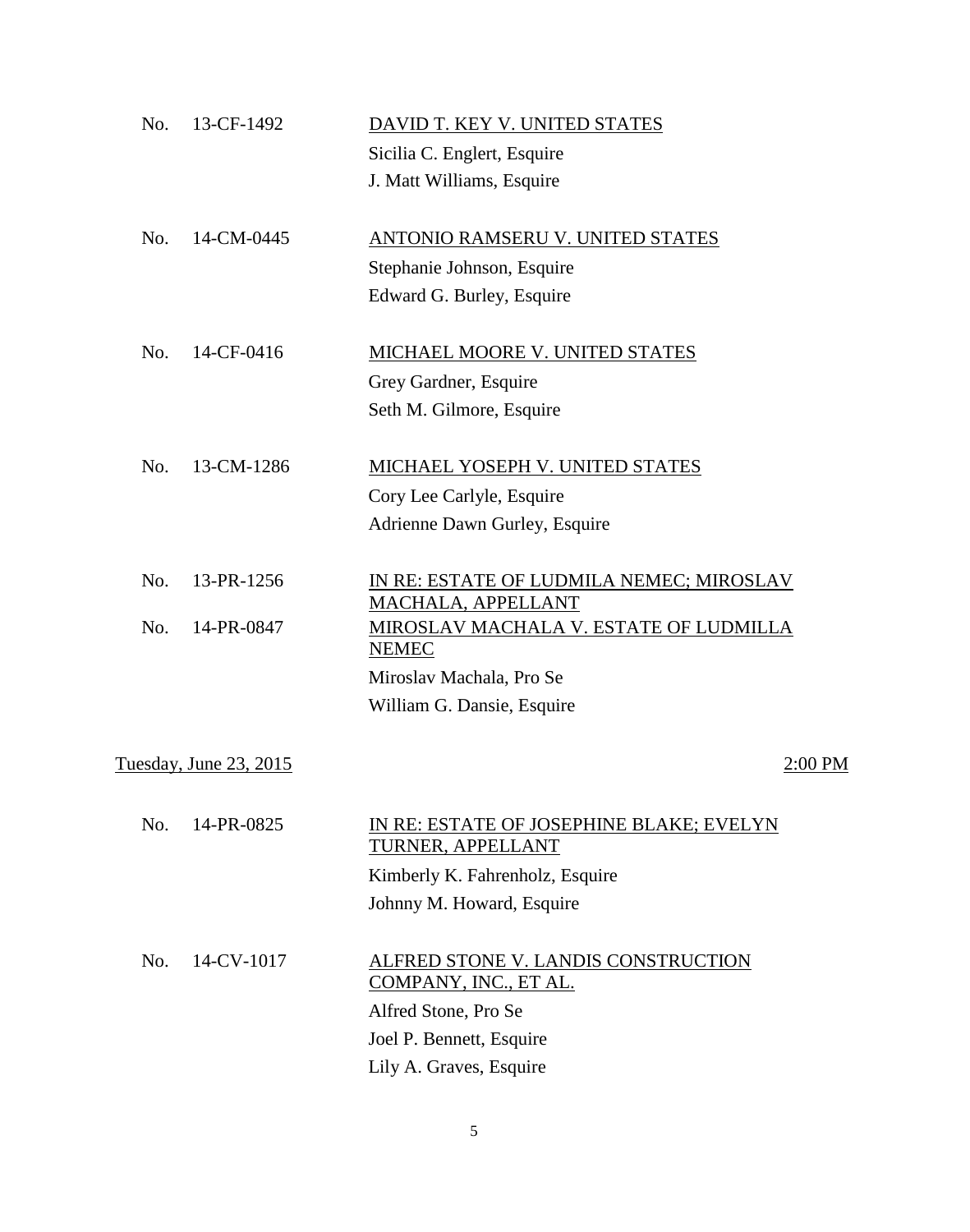| No. | 14-AA-0910              | ERIC DALY V. D.C. DEP'T OF EMPLOYMENT SERVICES           |
|-----|-------------------------|----------------------------------------------------------|
|     |                         | Michael J. Kitzman, Esquire                              |
|     |                         | Tony D. Villeral, Esquire                                |
|     |                         |                                                          |
| No. | 14-CT-0486              | LEON JERMAINE RAGLAND V. DISTRICT OF                     |
|     |                         | <b>COLUMBIA</b>                                          |
|     |                         | Randy Evan McDonald, Esquire                             |
|     |                         | Janice Y. Sheppard, Esquire                              |
|     |                         |                                                          |
| No. | 14-CO-0978              | <b>ANTHONY FALTZ V. UNITED STATES</b>                    |
|     |                         | Anthony Faltz, Pro Se                                    |
|     |                         | Ann K. H. Simon, Esquire                                 |
| No. | 14-CO-0686              | ASAHEL L. ABRAMS V. UNITED STATES                        |
|     |                         |                                                          |
|     |                         | Sicilia C. Englert, Esquire<br>J. Matt Williams, Esquire |
|     |                         |                                                          |
|     | Thursday, June 25, 2015 | 2:00 PM                                                  |
|     |                         |                                                          |
| No. | 14-AA-0463              | <u>ALAN SMALL V. RHODE ISLAND ASSOCIATES</u>             |
|     |                         | <b>HOLIDAY INN</b>                                       |
|     |                         | Alan Small, Pro Se                                       |
|     |                         |                                                          |
| No. | 14-CV-0282              | EDWARD TINSLEY V. LEGAL AID SOCIETY OF THE               |
|     |                         | <u>DISTRICT OF COLUMBIA, ET AL</u>                       |
|     |                         | Edward Tinsley, Pro Se                                   |
|     |                         | Bruce V. Spiva, Esquire                                  |
|     |                         |                                                          |
| No. | 13-CM-1125              | TANIKA TIYEA DEAN V. UNITED STATES                       |
|     |                         | William R. Cowden, Esquire                               |
|     |                         | Edward G. Burley, Esquire                                |
|     |                         |                                                          |
| No. | 14-CF-0385              | DWAYNE T. STROMAN V. UNITED STATES                       |
|     |                         | Donald L. Dworsky, Esquire                               |
|     |                         | Patricia A. Heffernan, Esquire                           |

6